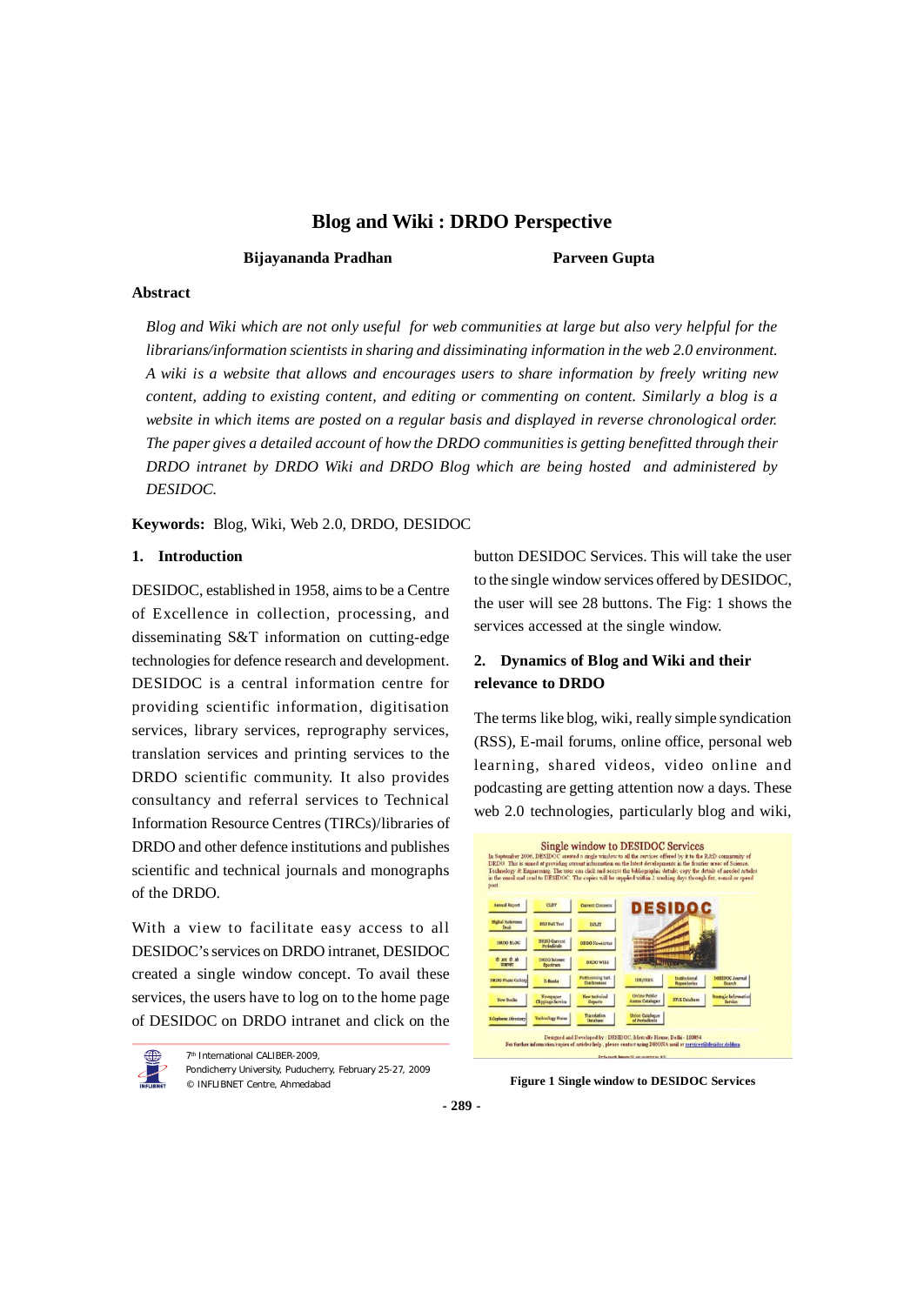provide the ability to publish or broadcast free on a network that has facilitated a higher level of interaction in sharing users experiences. The scientists which are having a rich experiences of a particular technology can publish their tacit knowledge through this next generation web environment technologies like blog and wiki to facilitate their followers who are working in the same areas. This is the area where DESIDOC is eyeing about to provide the platform for the DRDO communities for sharing their valuable knowledge and experiences through DRDO blog and DRDO wiki being hosted by DESIDOC, which is otherwise almost impossible to be documented and utilised. In the process, DESIDOC is helping in managing a great pool of knowledge which is resided in the brains of scientists and engineers who are engaged in R&D activities related to defence science and technology.

# **3. What is a Blog?**

A blog or Weblog is a website, usually personal, professional or institutional with regular entries of comments, descriptions of events or other material in reverse chronological order from the most recent 'post' or entry at the top of the main page to the oldest entries towards the bottom $[1]$ . A typical blog combines text, graphics, and video, and has links to other blogs/web pages. The ability for readers to leave comments in an interactive format is an important part of many blogs.

Most blogs are primarily textual and focussed on art (artlog), photographs (photoblog), sketches (sketchblog), videos (vlog), music (MP3 blog), audio (podcasting), which are part of a wider network of social media. Micro-blogging is another type of blogging, one which consists of blogs with very short posts. As of December 2007, blog search

#### **th International CALIBER 2009**

engine Technorati was tracking more than 112 million blogs.[1] With the advent of video blogging, the word blog has taken on an even looser meaning — that of any bit of media wherein the subject expresses his opinion or simply talks about something.

Web blogs are used by teachers also to communicate with their students for creative writing sessions. This is a kind of communication method, where anybody can post their writings and ideas when they feel they are most creative and also the read the writings of others which is convenient and concerned to them. Hence the blog can become a creative and important communication hub in today's environment.

# **3.1 Why a blog?**

Blogs are now widely regarded as a mainstream technology. The number of personal and organisational blogs has increased dramatically in recent years. The primary reasons for the popularity of blogs can be listed as follows[3]:

- Cheap or free to produce;
- Do not require proprietary software to be installed;
- Do not require specialist computer skills;
- Content can be updated and disseminated easily;
- Readers can get instant notification of new posts using RSS; and
- Comments can be posted by anyone, producing a dialogue between readers and writers.

## **3.2 Types of Blogs**

There are many different types of blogs, differing not only in the type of content, but also in the way that content is delivered or written $[1]$ .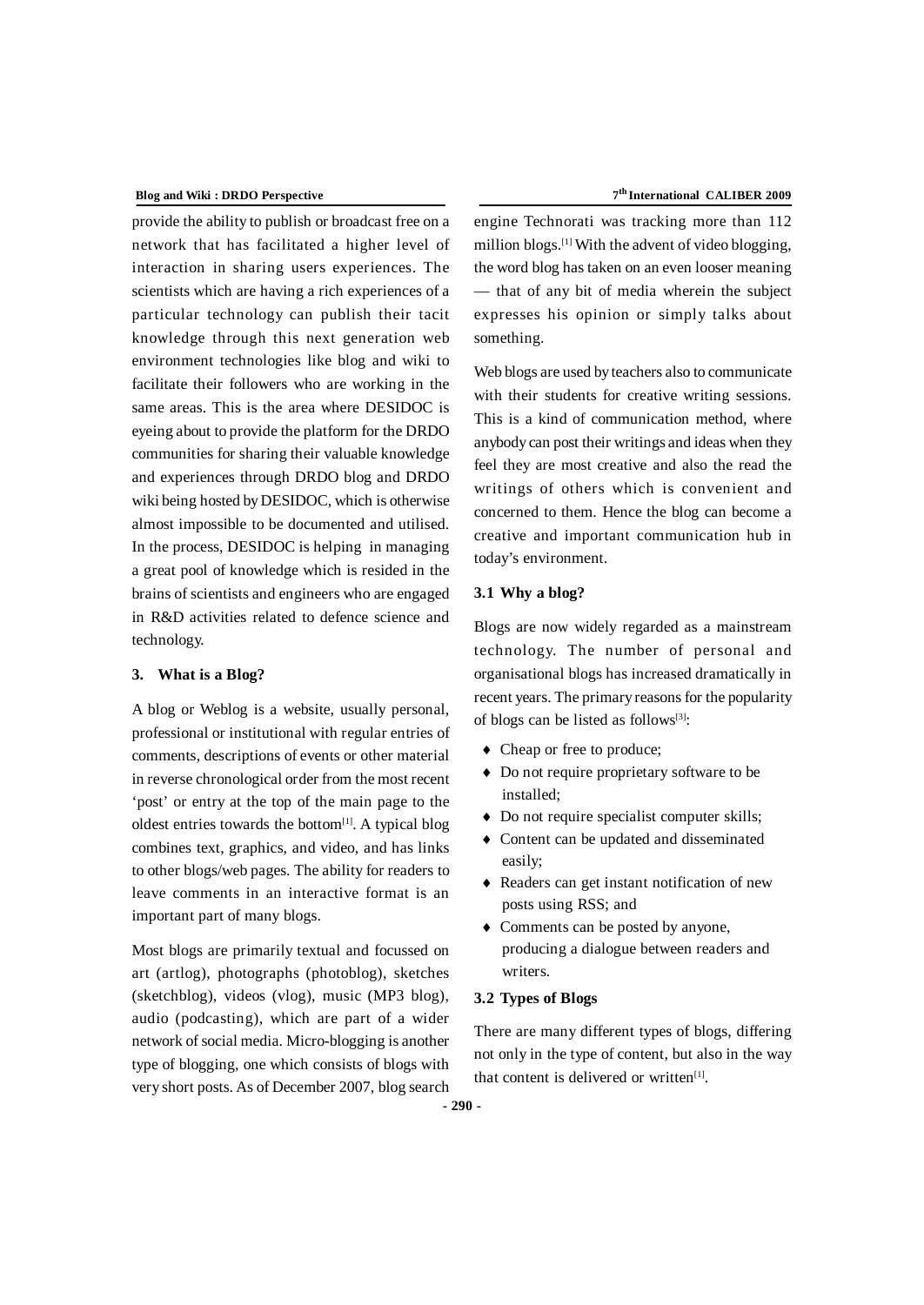#### 7<sup>th</sup> International CALIBER 2009

**Personal Blogs:** The personal blog, an ongoing diary or commentary by an individual, is the traditional, most common blog. Personal bloggers usually take pride in their blog posts, even if their blog is never read by anyone but them. Blogs often become more than a way to just communicate; they become a way to reflect on life or works of art. Blogging can have a sentimental quality. Few personal blogs rise to fame and the mainstream, but some personal blogs quickly garner an extensive following. A type of personal blog is referred to as "microblogging," which is extremely detailed blogging as it seeks to capture a moment in time. Sites, such as Twitter, allow bloggers to share thoughts and feelings instantaneously with friends and family and is much faster than e-mailing or writing. This form of social media lends to an online generation already too busy to keep in touch. The Amitabh Bachchan's famous BigBlog is known to all of us.

**Corporate Blogs:** A blog can be private, as in most cases, or it can be for business purposes. Blogs, either used internally to enhance the communication and culture in a corporation or externally for marketing, branding or public relations purposes are called corporate blogs.

**Question & Answer Blogging:** It is a type of **blog** that answers questions. Questions can be submitted in the form of a submittal form, or through email or other means such as telephone. Qlogs can be used to display shownotes from podcasts or the means of conveying information through the internet. Many question logs use syndication such as RSS as a means of conveying answers to questions.

**By Media Type:** A blog comprising videos is called a vlog, one comprising links is called a linklog, a site containing a portfolio of sketches is called a sketchblog or one comprising photoes is called a photoblog. Blogs with shorter posts and mixed media types are called tumblelogs. A rare type of blog hosted on the Gopher Protocol is known as a Phlog.

**By Device:** Blogs can also be defined by the type of device used to compose it. A blog written by a mobile device like a mobile phone could be called a moblog. One early blog was Wearable Wireless Webcam, an online shared diary of a person's personal life combining text, video, and pictures transmitted live from a wearable computer and EyeTap device to a web site. This practice of semiautomated blogging with live video together with text was referred to as sousveillance. Such journals have been used as evidence in legal matters.

**By Genre:** Some blogs focus on a particular subject, such as political blogs, travel blogs, house blogs, fashion blogs, project blogs, education blogs, niche blogs, classical music blogs, quizzing blogs and legal blogs (often referred to as a blawgs) or dreamlogs. While not a legitimate type of blog, one used for the sole purpose of spamming is known as a Splog.

**Blog Search Engines:** Several blog search engines are used to search blog contents, such as Bloglines, BlogScope, and Technorati. Technorati, which is among the most popular blog search engines, provides current information on both popular searches and tags used to categorize blog postings. Research community is working beyond simple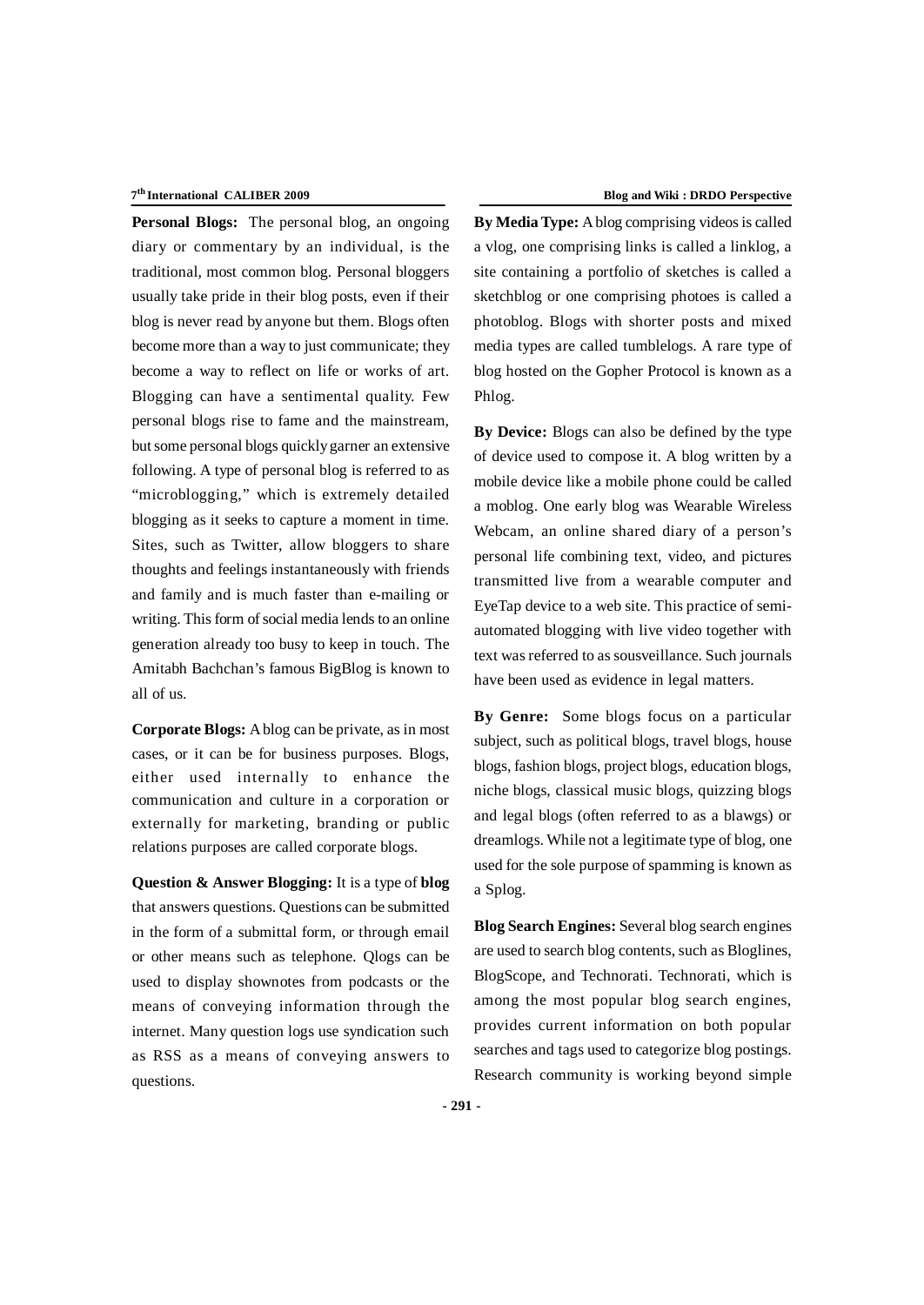keyword search, by inventing new ways to navigate through huge amounts of information present in the blogosphere, as demonstrated by projects like BlogScope.

# **4. DRDO Blog**

DRDO blog service started by DESIDOC for the DRDO scientists to share their knowledge, not only in their own field, but extended to all subject areas and general topic also. This blog supports Unicode, if one is familiar with Unicode system, he can directly post his queries in any one of the Indian languages

The DRDO blog is powered by Word Press 2.0. The software is having MySql as back-end and PHP as front-end running on Red hat Linux server. It supports themes, so any time its look and feel can be changed without loss of any data. The archives of posting/comments are also maintained month wise.



#### **Figure – 2 Schematic of DRDO Blog on DRDO Intranet**

Like other blogs, DRDO blog has also been used by DRDO community in a number of ways.

 $\bullet$  Information/Promotion of particular technology and systems related to the subject areas like

aeronautics, armaments, combat vehicles, computers, electronics, library and information science etc…

- To capture the tacit knowledge of scientists
- Individual comments on technical and professional issues
- Conference blogging for DRDO community

# **4.1 How to Post Queries/Comments**

DRDO users can register with this blog by giving user name and DRDO intranet e-mail ID to share their knowledge/comments with other colleagues of DRDO. The user can access DRDO blog without registration, but in order to post ones queries/ comments, one should have the valid User Name and Password by registering with the system. For registration process one should have email ID. After that one can post his queries/comments on the selected subject categories. There are some subject categories, and one can post a query in the mentioned subject like, Aeronautics, Armaments, Combat Vehicles, Computers, Electronics, General, Library & Information, Life Sciences, Materials, Missiles and Naval Research. If one user wants to post a query besides the above mentioned subject categories, he has to request the Director, DESIDOC to include his subject categories in the DRDO blog.

### **5. What is a Wiki?**

A wiki is a website that allows, and infact encourages, users to share information by freely writing new content, adding to existing content, and editing or commenting on content $[2]$ . It can be viewed as an electronic version of a brain storming session among colleagues when it works well, and it has the advantage of extending the session around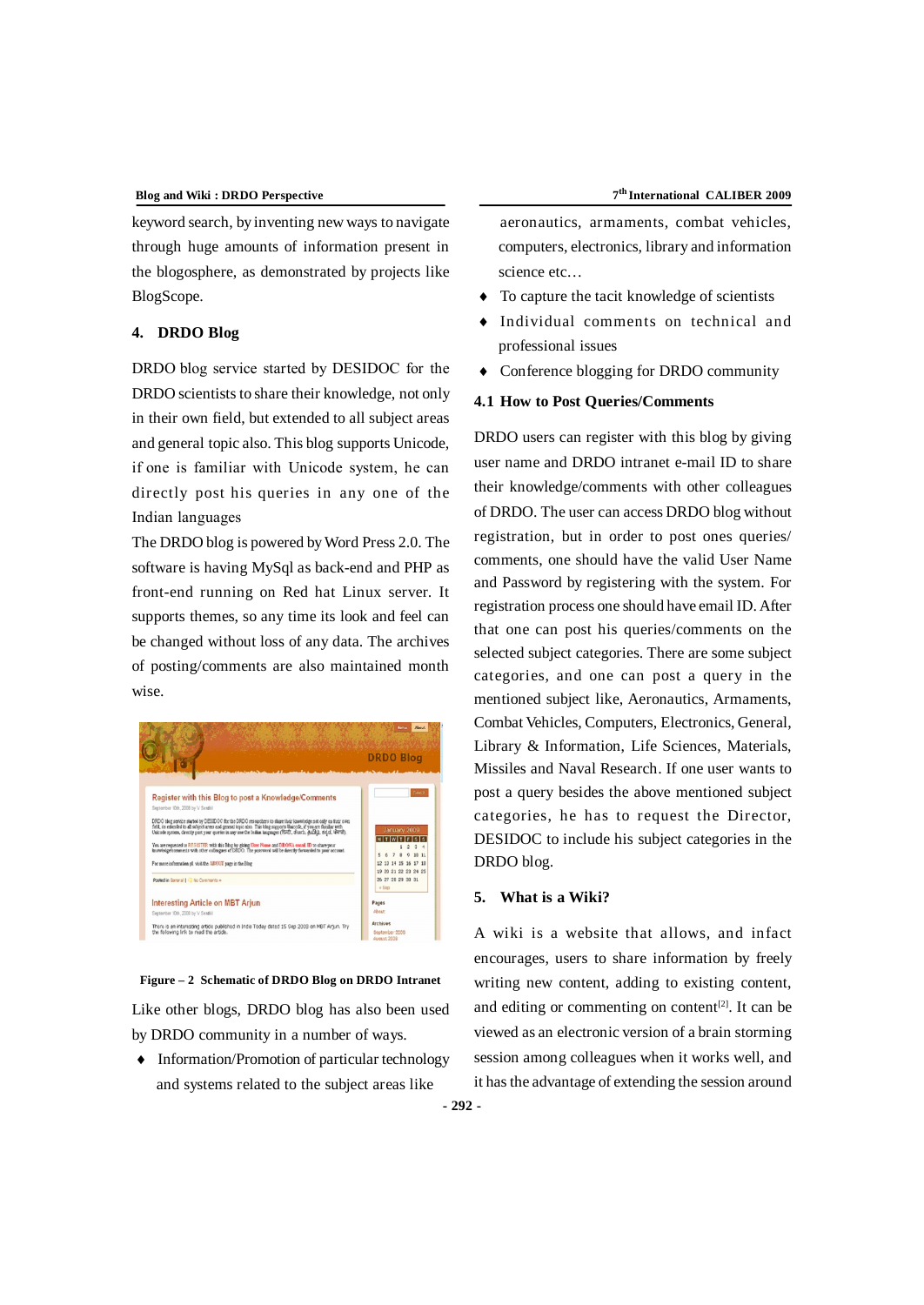#### 7<sup>th</sup> International CALIBER 2009

the globe so that like minded individuals can contribute productively to a discussion $[4]$ . However the way wiki exist in the web, some people call it as "information democracy" and for some people, it is "chaos". As a result of the democratic approach to creating an encyclopedia, the focus, length and content of articles is probably different and probably more up-to-date and perhaps more eccentric than in an encyclopedia produced in a usual way $[5]$ . The collaborative encyclopedia like Wikipedia is one of the best-known wikis.[2] Wikis are used in business to provide intranet and Knowledge Management systems.

Howard G. Cunningham, a graduate of Purdue University, is credited with being the prime inventor of wikis. He launched the first wiki site, the WikiWikiWeb on March 25, 1995<sup>[5]</sup>. "Wiki"  $($ wiĐkiĐ/) is a Hawaiian word for "fast"<sup>[2]</sup>. "Wiki Wiki" is a reduplication. "Wiki" can be expanded as "What I Know Is," but this is a backronym.

Wiki can be used in education also to support collaborative work, or to produce a course in cooperation or to distribute information amongest students for the purpose of updating materials.

# **5.1 Characteristics of a Wiki**

Howard G. Cunningham described the essence of the Wiki concept as follows:

- A wiki invites all users to edit any page or to create new pages within the wiki Web site, using only a plain-vanilla Web browser without any extra add-ons.
- Wiki promotes meaningful topic associations between different pages by making page link

creation almost intuitively easy and showing whether an intended target page exists or not.

 A wiki is not a carefully crafted site for casual visitors. Instead, it seeks to involve the visitor in an ongoing process of creation and collaboration that constantly changes the Web site landscape.

A wiki enables documents to be written collaboratively, in a simple markup language using a Web browser. A single page in a wiki website is referred to as a "wiki page", while the entire collection of pages, which are usually well interconnected by hyperlinks, is "the wiki". A wiki is essentially a database for creating, browsing, and searching through information.

#### **6. DRDO Wiki**

DRDO wiki is a great tool for E-learning and researching information, has been successfully launched by DESIDOC on 22nd September 2007. As an internal knowledge management solution it will enable users from all DRDO labs to add, modify and edit information on website through their own web browsers. With this DRDO wikipedia every user is reader, author, and editor at the same time. The success of this project builds on the tight involvement of the users, the sense of the community, and a dedication to developing a powerful knowledge repository. The collaborative efforts of contributors and experts from all labs will populate DRDO wiki and in future it will be more information rich and subsequently will be more beneficial for the major projects of DRDO.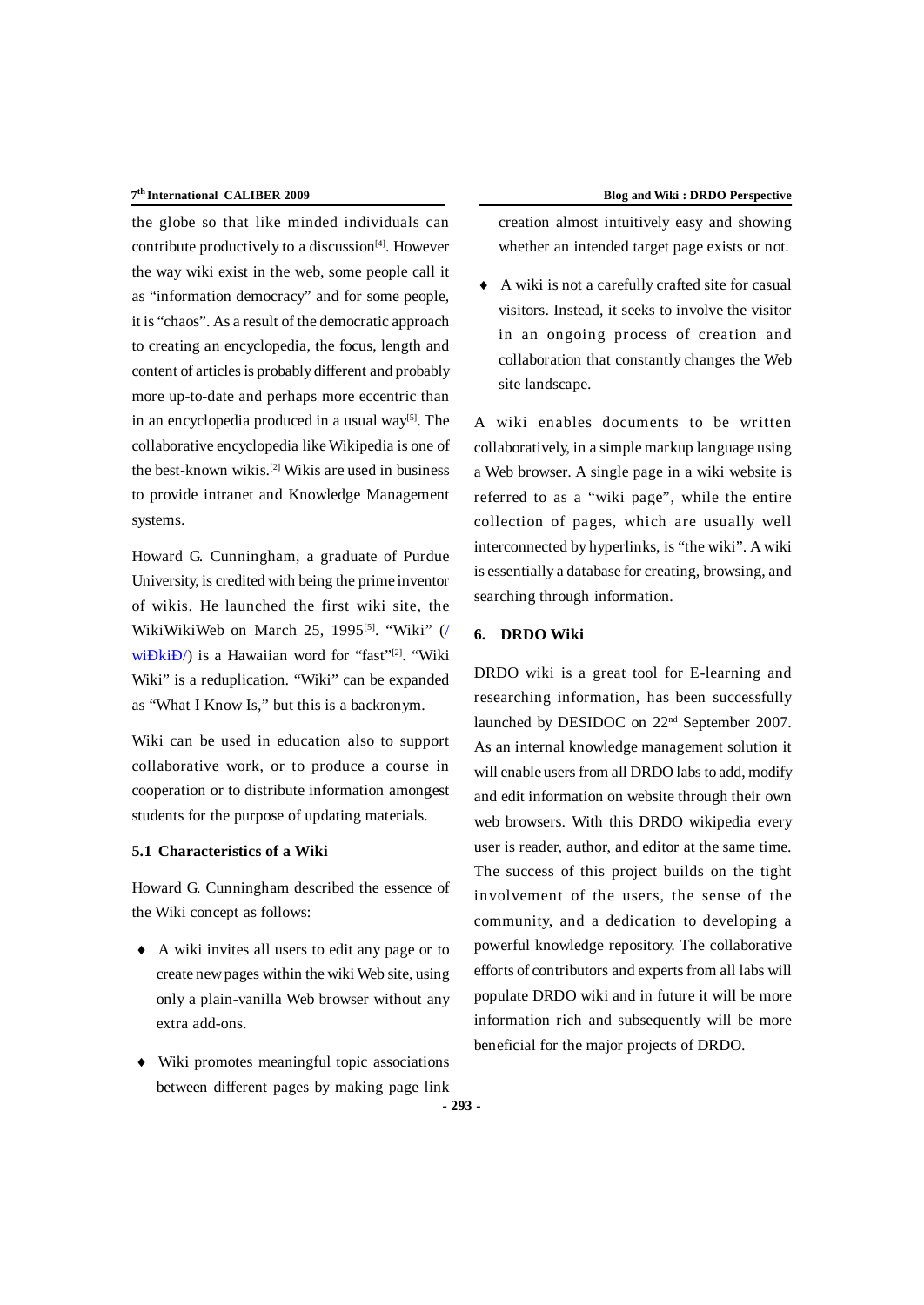**th International CALIBER 2009**

| <b>DRDO WIKI</b>                                                                                                                                                                                                                       | Main Page   Recent changes   View source   Page history<br>Printable version   Disclaimers   Privacy policy<br>Main Page<br>From DRDOwiki                                                                                                                                                                                                                                                                                                                                                                                                                                                                                                                                                                                                                           | Not logged in<br>Log in   Help<br>Go Search                                                                                                                                                                                                                                                                                                                                                                                                                                                                                                                                                                                                                                                                                                                                                |
|----------------------------------------------------------------------------------------------------------------------------------------------------------------------------------------------------------------------------------------|---------------------------------------------------------------------------------------------------------------------------------------------------------------------------------------------------------------------------------------------------------------------------------------------------------------------------------------------------------------------------------------------------------------------------------------------------------------------------------------------------------------------------------------------------------------------------------------------------------------------------------------------------------------------------------------------------------------------------------------------------------------------|--------------------------------------------------------------------------------------------------------------------------------------------------------------------------------------------------------------------------------------------------------------------------------------------------------------------------------------------------------------------------------------------------------------------------------------------------------------------------------------------------------------------------------------------------------------------------------------------------------------------------------------------------------------------------------------------------------------------------------------------------------------------------------------------|
| Main Page<br>Community portal<br>Current events<br>Recent changes<br>Random page<br>Help<br>Donations<br>View source<br>Discuss this page<br>Page history<br>What links here<br>Related changes<br>Special pages<br><b>Bug reports</b> | Welcome to DRDOWiki.<br>the free encyclopedia that anyone can edit.                                                                                                                                                                                                                                                                                                                                                                                                                                                                                                                                                                                                                                                                                                 | Arts and Culture<br>- Tech & Engg<br>Knowledge<br><b>DRDO For You</b><br>Info Technology<br>- Psychology                                                                                                                                                                                                                                                                                                                                                                                                                                                                                                                                                                                                                                                                                   |
|                                                                                                                                                                                                                                        | <b>All about DRDOWiki</b>                                                                                                                                                                                                                                                                                                                                                                                                                                                                                                                                                                                                                                                                                                                                           | In the news                                                                                                                                                                                                                                                                                                                                                                                                                                                                                                                                                                                                                                                                                                                                                                                |
|                                                                                                                                                                                                                                        | DRDO wiki: A great tool for E-learning and<br>researching information has been successfully<br>launched by DESIDOC on 22 September 2007.<br>As an Internal Knowledge Management<br>Solution it will enable users from all DRDO<br>labs to add, modify and edit information on<br>website through their own web browsers.<br>With this wikipedia every user is reader,<br>author, and editor at the came time, The<br>success of this project builds on the tight<br>involvement of the users, the sense of the<br>community, and a dedication to developing a<br>powerful knowledge repository. The<br>collaborative efforts of contributors and<br>experts from all labs will populate<br>encyclopedia with information beneficial for<br>major projects of DRDO." | • How does the N-deal help the climate?<br>• DRDO estams<br>· Tank tussle hots up: Induct 500 Arjuns: DRDO<br>· India to test-fire under-sea missile<br>· Astra prakshepastra ke pahale pum parikshan ki tayari ki DRDO ne (Hindi,<br>News)<br>• DARE wants BEL, IAF to fund EW suite for MiG-29s<br>· Eye on futuristic tanks, army sounds death knell for 'Arjun'<br>· Discovery shatal mission mein hogi ek mahine ki der (Hindi News)<br>· Barak-8 missile ka parikshana kuchh mahino mein (Hindi News)<br>· Army to hold memorial service for Manekshaw<br>• India to buy NBC compenent<br>(For Full news go to Newspaper Chopings Service DRDO News)<br>What make DRDO<br>SRCs:<br><b>THE</b><br><b>DTRL</b><br><b>DIPAS</b><br><b>DIPR</b><br>DRDE<br><b>GEAST</b><br><b>CITERS</b> |
|                                                                                                                                                                                                                                        | <b>Did van know</b>                                                                                                                                                                                                                                                                                                                                                                                                                                                                                                                                                                                                                                                                                                                                                 |                                                                                                                                                                                                                                                                                                                                                                                                                                                                                                                                                                                                                                                                                                                                                                                            |

**Figure 3 : Schematic of DRDO Wiki on DRDO Intranet**

Like DRDO Blog, DRDO Wiki is also maintained and hosted by DESIDOC. DRDO wiki is powered by media wiki version 1.01. The software is having back-end of MySql and entire software is coded in PHP. User permission is open to all for all DRDO employees who have DRONA connection. Any employee of DRDO can edit the wiki. Before editing a page in DRDO wiki, one has to log in to DRDO wiki or else it gives a warning like: You are not logged in. Your IP address will be recorded in this page's edit history. So one can be traced by wiki administrator. In that process, the quality can be maintained over a period of time.

# **6.1 DRDO Wiki's Statistics**

There are 196 total pages in the database. This includes "talk" pages, pages about DRDO wiki, minimal "stub" pages, redirects, and others that probably don't qualify as content pages. Excluding those, there are 45 pages that are probably legitimate content pages. 57 files have been uploaded. There have been a total of 21,107 page views, and 734 page edits since DRDO wiki was setup. That comes to 3.74 average edits per page,

and 28.76 views per edit. There are 59 registered users.

The information on DRDO wiki is segmented into different subject areas like art and culture, psychology, information technology and engineering, DRDO for you, knowledge and information technology. It has different menu options like view page, edit page, post comment etc. Separate links are given for the information on current events, recent changes and community portal. The news related to DRDO is also uploaded on DRDO Wiki on daily basis with the help of DESIDOC news paper clipping service. DRDO Wiki is also getting good response from DRDO community for information sharing regarding particular technology and systems. It has been normally observed that a scientist and his team working on a particular project has a great amount of tacit knowledge with them. If that scientist got retired, transferred or leave the project, his/her valuable knowledge also goes which inherently affects the projects in a great manner. DESIDOC through DRDO Wiki has provided the support to